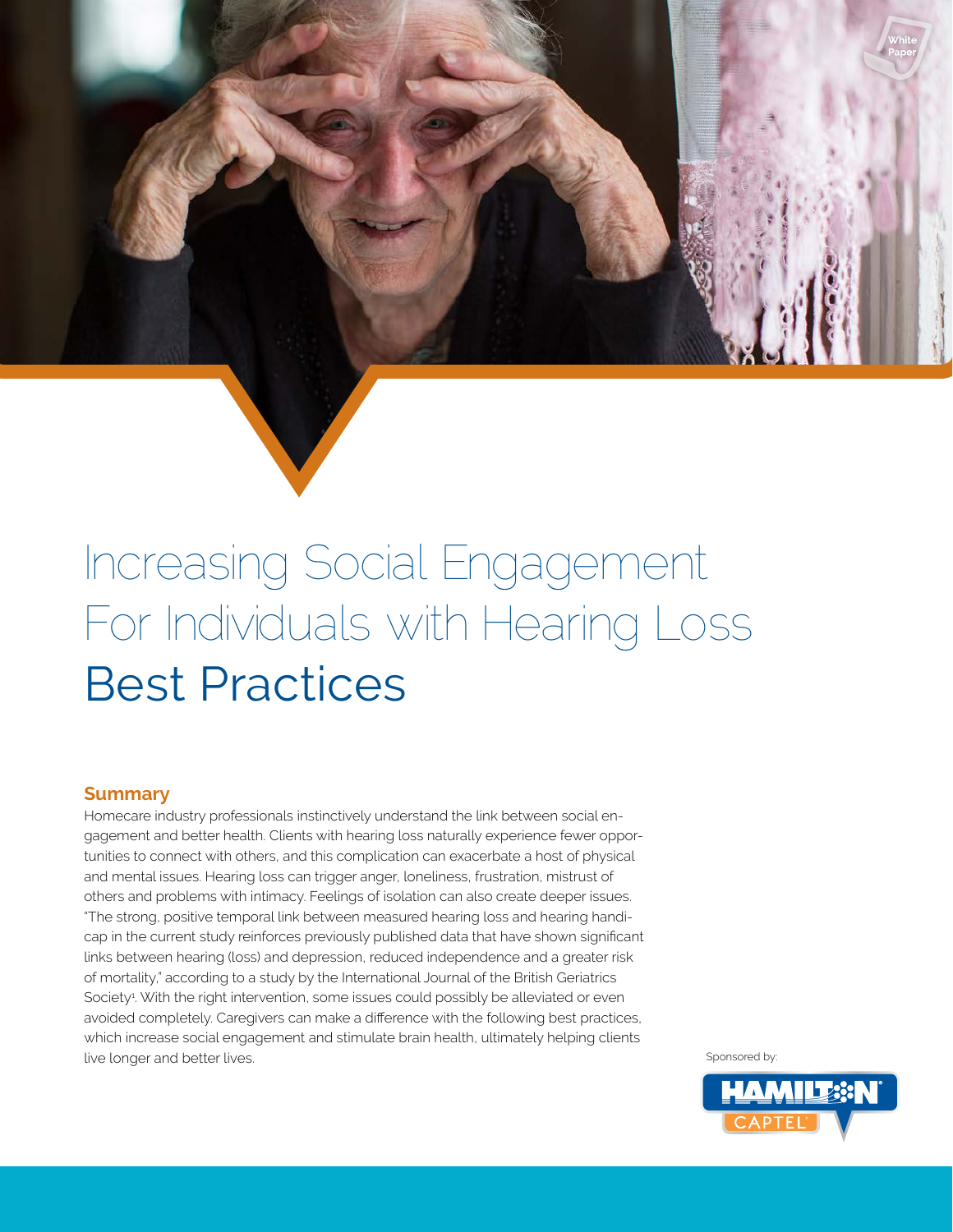#### **Understand hearing loss**

Adults with hearing loss are at a higher risk of experiencing increased social engagement restrictions over time. Those with hearing loss often do not receive "full" information, leading to difficulties in communication no matter where they go—work, home, church, or social events in and outside the home. Clients who are socially isolated are also at greater risk of developing cognitive deterioration and dementia. A study from the Annals of Internal Medicine concludes that severe—and even moderate—cognitive impairment can increase risk for mortality<sup>2</sup>. .

 Homecare professionals should prepare themselves to assist patients with hearing loss in innovative ways. This begins with patient consultations when caregivers are gathering information to create a personalized plan



of care. Agency administrators should empower employees throughout the organization to take positive action on behalf of their clients. Encourage staff to think of ways to improve engagement for clients. This means that management must remain open to new and "outside the box" ideas and suggestions. Good ideas can come from a variety of places. Consider a rewards system for implementation of successful ideas that come from nurses and aides.

 The next step is to advocate for including social engagement enhancement in physician treatment plans. This vital element of health is not customarily included. It may seem daunting, but agencies can encourage change in their communities. Speak with physicians to increase awareness and action. Gathering ideas from a variety of health care professionals can lead to innovation. It doesn't take a formal order from a physician to incite change. Families can play an integral role in success as well. Provide them with information/training so they are integrated into the treatment plan. Family buy-in can also influence the physician. If caregivers see that a client is suffering from undiagnosed depression or social isolation it is imperative that those symptoms be discussed with the family and the doctor.

#### **Take practical action**

Homecare providers can follow practical tips to enhance social engagement for clients with hearing loss. Begin by encouraging patients to embrace opportunities available to them. Each patient presents varying but unique causal factors, so customized recommendations are necessary. It is crucial that they exercise (to the extent they can) the mind and the body. Here are some ideas for caregivers:

- **1. SUPPORT HOBBIES.** Hobbies provide the chance for learning, engagement and simple enjoyment. Hobbies can ward off depression and act as a stress reliever. Even art projects and other single-person activities can promote creativity and provide a valuable outlet. Regardless of the individual choice, pursuing a new hobby can instill confidence..
- **2. PLAY GAMES.** Dozens of websites offer ideas for games that individuals with hearing loss can enjoy with their family and friends. One-on-one games like

People with hearing loss benefit from early identification; use of hearing aids, cochlear implants and other assistive devices; captioning and sign language; and other forms of educational and social support.

– World Health Organization, March 2018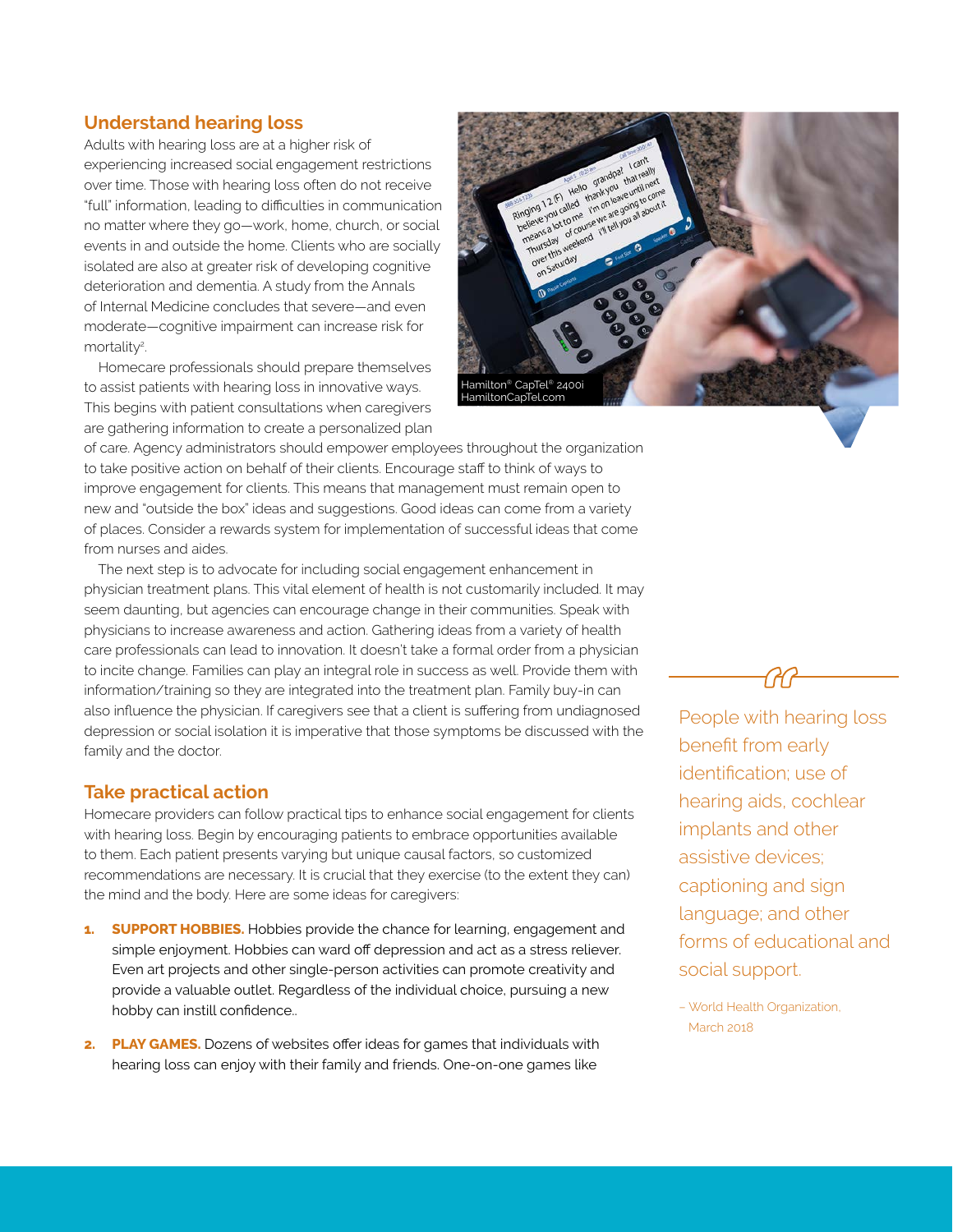checkers and chess can be good choices, along with big crowd pleasers such as "Apples to Apples" or charades. Any game can foster community and provide the opportunity to connect.

- **3. URGE READING.** Reading the news connects patients to the world, while reading for pleasure promotes cognitive development and social skills. According to the BBC, reading increases a sense of achievement, confidence, self-esteem, and self-awareness<sup>3</sup> . Help clients locate books and magazines that interest them.
- **4. ENCOURAGE EXERCISE.** Even limited exercise can improve health and mood. Studies suggest a link between inactivity and hearing loss4 , another reason to help patients get moving. Devise suitable exercise plans for patients based on their abilities and limitations. Walking is one activity in which most people can participate—a late afternoon walk is especially beneficial to some with dementia. Gardening, dancing, performing household activities or taking a trip out of the house can all provide helpful physical activity. Since exercise releases feel-good endorphins, even light activity can fight depression and anxiety.
- **5. WATCH THE DIET.** In some cases, a change in diet could cause hearing loss. Deficiencies in vitamin B12 and folic acid "can impair hearing by as much as 39 percent," according to hearingwellnessctr.com. The deficiencies harm the nervous and vascular systems and may damage the coating over the cochlear nerve. Foods high in inflammation-causing properties should be avoided—such as vegetable oils, high fat meats, sugar, and sodium. Helping clients with their nutrition can lead to better health and a stronger feeling of well being. Referring patients to a nutritionist may be one option to encourage healthy eating.



**6. PROMOTE MEDITATION.** Any reflection, mindfulness or prayer time can be beneficial. Studies show that prayer and meditation improve patient outcomes and outlooks<sup>5</sup>. A study by the Max Plank Institute for Human Cognitive and Brain Sciences showed that "after an eight-week course of mindfulness practice, the brain's 'fight or flight' center, the amygdala, appears to shrink. This primal region of the brain, associated with fear and emotion, is involved in the initiation of the body's response to stress," according to Scientific American<sup>6</sup>. As a result, researchers say, the areas associated with attention get stronger. Patients can improve memory and fight depression through meditation and prayer.

#### **Recommend appropriate technology**

Hearing aids and personal amplifiers are available for a range of patients, but these don't always help those with profound hearing loss on their own. Other technologies and services can fill the gap for those who would most benefit from additional social engagement. "Residents in senior living communities

who use captioned telephones are less likely to experience the adverse effects of loneliness," according to a study reported by the LeadingAge Center for Aging Services Technologies (CAST). Common sense suggests that the same is true for at-home clients.

 The telephone allows for making connections; however, for individuals with hearing loss that may not be possible through traditional means. Services like Hamilton® CapTel® allow clients to make and receive calls, delivering word-for-word captions of everything said on the phone. The use of captioned telephone technology increases homecare staff efficiencies, according to CAST. Clients gain clarity, and calls are less likely to be repeated. Additionally, calls made with family, friends and the community provide peace of mind and strengthened relationships.

Other helpful technologies include doorbells and clock alarms for those with hearing loss. Doorbells can